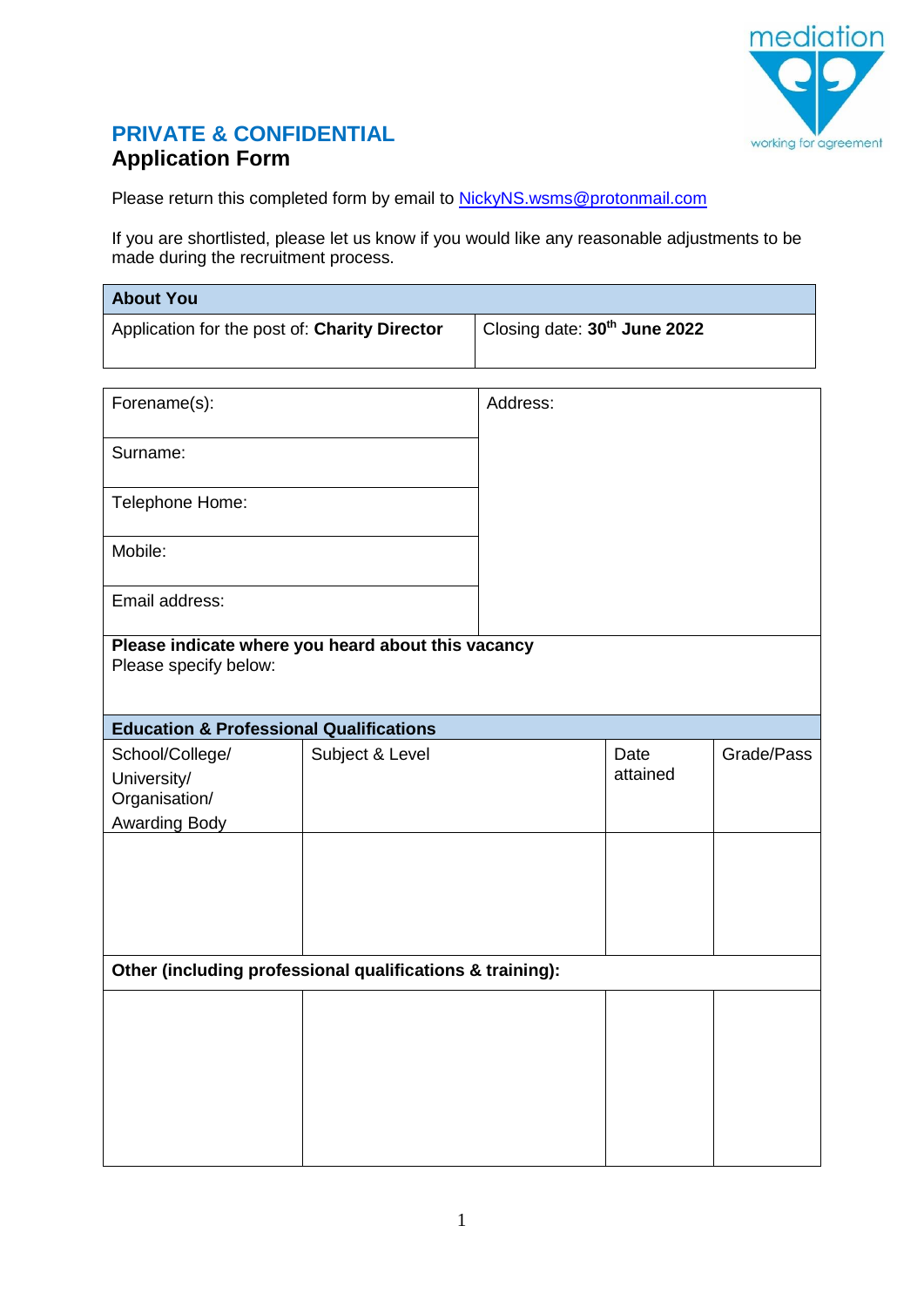| <b>Current or Most Recent Employment</b>               |                                                                                                  |  |  |  |
|--------------------------------------------------------|--------------------------------------------------------------------------------------------------|--|--|--|
| <b>Organisation:</b>                                   | Job title:                                                                                       |  |  |  |
| Address:                                               | Dates: From /                                                                                    |  |  |  |
|                                                        | To<br>current<br>or                                                                              |  |  |  |
| Email:                                                 | If still current, notice required:                                                               |  |  |  |
| Tel No:                                                | Reason for leaving/seeking to leave:                                                             |  |  |  |
| Employer's type of business:                           | Salary:                                                                                          |  |  |  |
|                                                        | Describe the main duties and responsibilities of your current/most recent post:                  |  |  |  |
| <b>Previous Employment (most recent first)</b>         |                                                                                                  |  |  |  |
| any gaps, please use supplementary sheet/s if required | Please detail all jobs held in the last 10 years, starting with the most recent, and account for |  |  |  |
| Organisation:                                          | <b>Position held:</b>                                                                            |  |  |  |
| Address:                                               | Brief description of duties:                                                                     |  |  |  |
| Email:<br>Tel No:                                      |                                                                                                  |  |  |  |
|                                                        |                                                                                                  |  |  |  |
|                                                        |                                                                                                  |  |  |  |
| Date from                                              | To                                                                                               |  |  |  |

mediation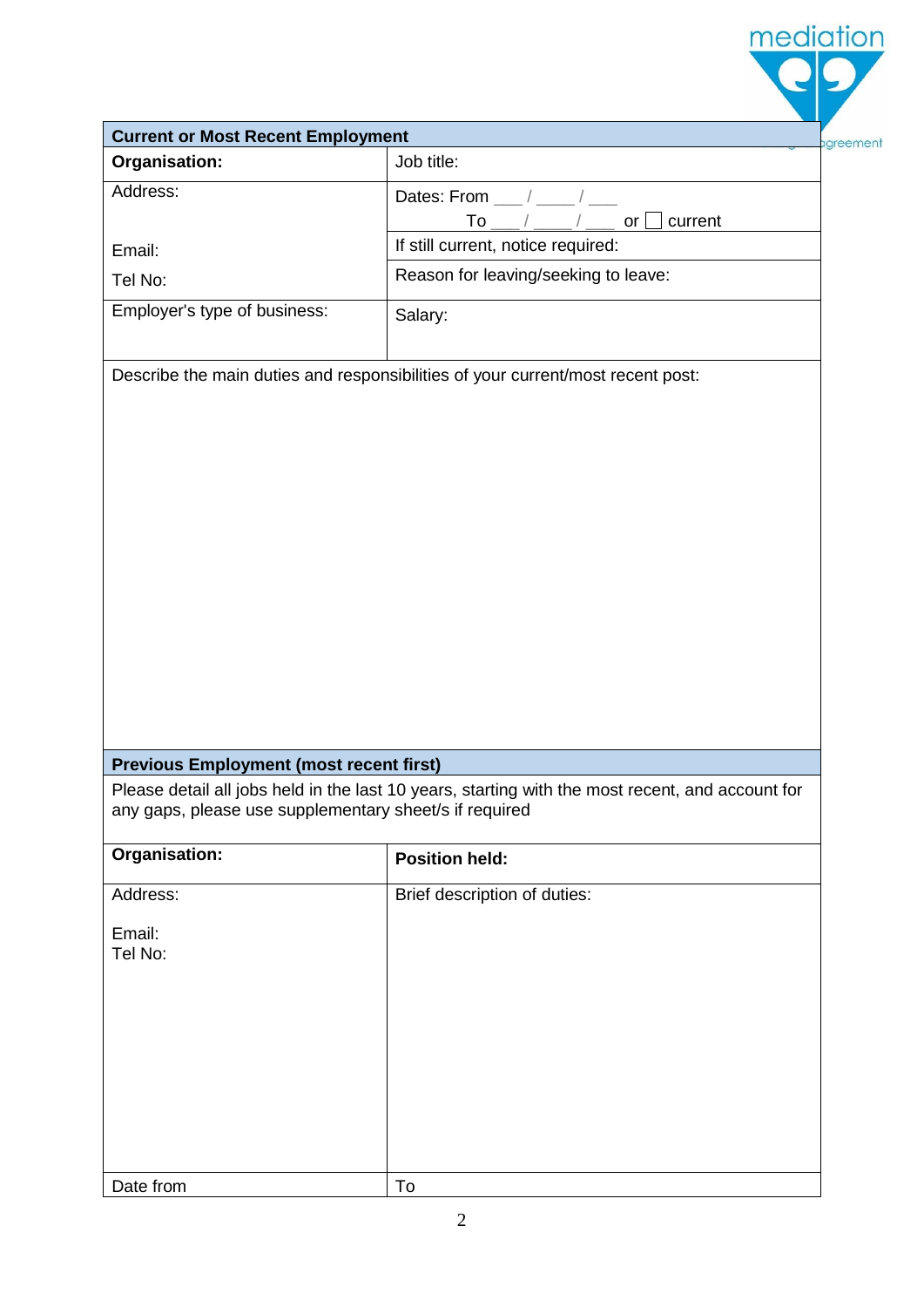|                                                       |                              | mediation             |
|-------------------------------------------------------|------------------------------|-----------------------|
| <b>Organisation:</b>                                  | <b>Position held:</b>        | working for agreement |
| Address:                                              | Brief description of duties: |                       |
|                                                       |                              |                       |
| Email:<br>Tel No:                                     |                              |                       |
| Date from                                             | ${\sf To}$                   |                       |
|                                                       |                              |                       |
| Organisation:                                         | <b>Position held:</b>        |                       |
| Address:                                              | Brief description of duties: |                       |
| Email:                                                |                              |                       |
| Tel No:                                               |                              |                       |
|                                                       |                              |                       |
|                                                       |                              |                       |
|                                                       |                              |                       |
|                                                       |                              |                       |
| Dates from                                            | $\overline{\text{To}}$       |                       |
| <b>Final Comment</b>                                  |                              |                       |
| Tell us what makes you the right person for this role |                              |                       |
|                                                       |                              |                       |
|                                                       |                              |                       |
|                                                       |                              |                       |
|                                                       |                              |                       |
|                                                       |                              |                       |
|                                                       |                              |                       |
|                                                       |                              |                       |
|                                                       |                              |                       |
|                                                       |                              |                       |
|                                                       |                              |                       |
|                                                       |                              |                       |
|                                                       |                              |                       |
|                                                       |                              |                       |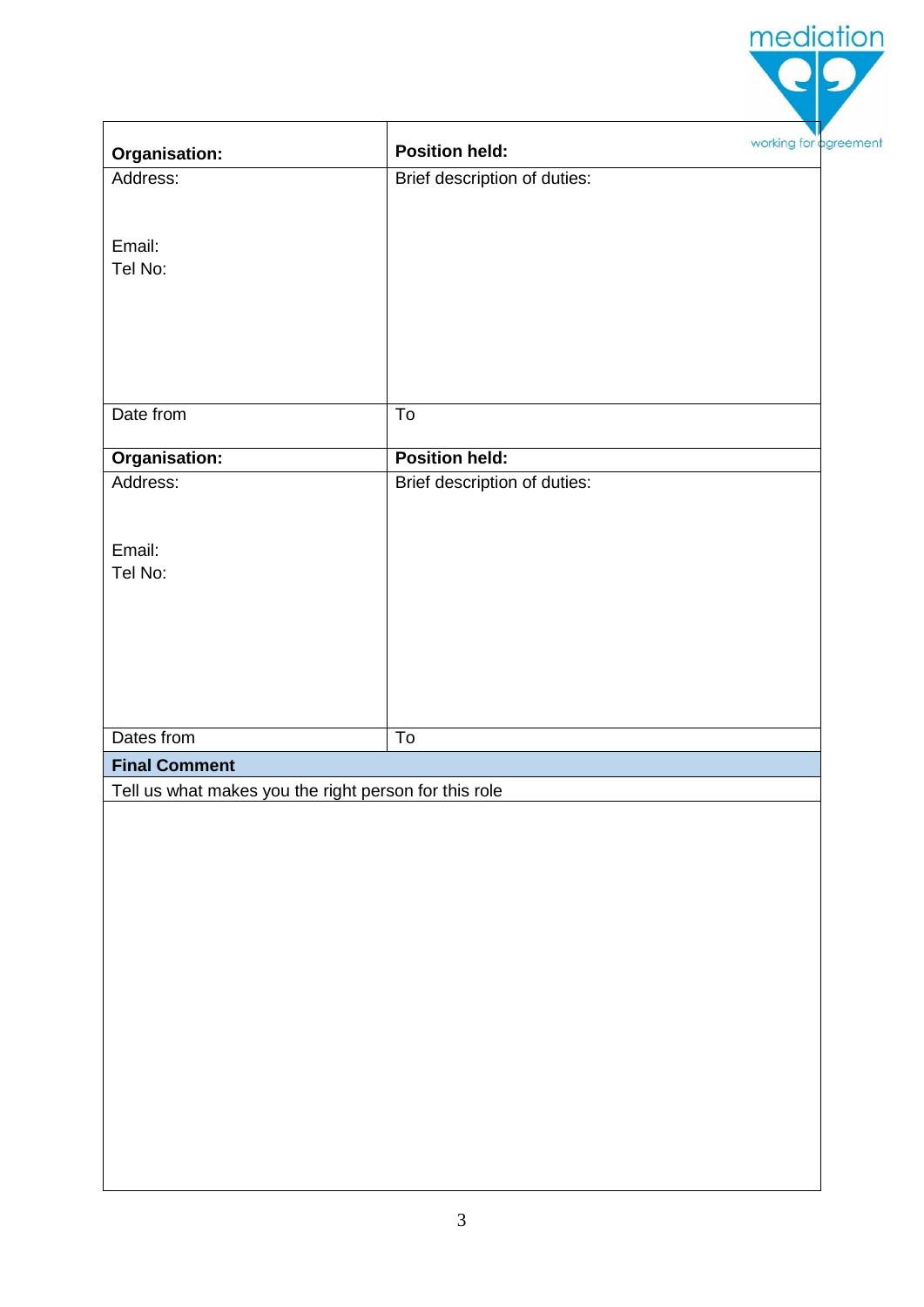| mediation                                                                                                                                                                                                                                                                                                                                                                                                                                                                                                                                                                                                                                                                                                                                                                                                                                                                                                                                                                                                                                                                                                                                                                                                                                                                                                                   |  |
|-----------------------------------------------------------------------------------------------------------------------------------------------------------------------------------------------------------------------------------------------------------------------------------------------------------------------------------------------------------------------------------------------------------------------------------------------------------------------------------------------------------------------------------------------------------------------------------------------------------------------------------------------------------------------------------------------------------------------------------------------------------------------------------------------------------------------------------------------------------------------------------------------------------------------------------------------------------------------------------------------------------------------------------------------------------------------------------------------------------------------------------------------------------------------------------------------------------------------------------------------------------------------------------------------------------------------------|--|
| <b>Employment Eligibility</b><br>greement                                                                                                                                                                                                                                                                                                                                                                                                                                                                                                                                                                                                                                                                                                                                                                                                                                                                                                                                                                                                                                                                                                                                                                                                                                                                                   |  |
| Are you currently eligible for employment in the UK?<br>Yes<br><b>No</b>                                                                                                                                                                                                                                                                                                                                                                                                                                                                                                                                                                                                                                                                                                                                                                                                                                                                                                                                                                                                                                                                                                                                                                                                                                                    |  |
| If successful in your application for this post, you will be required to provide evidence of your<br>entitlement to live and work in this country. Evidence could include a passport showing that<br>you are a British Citizen or have a right to live in the UK, or a full birth certificate and a<br>document showing a permanent National Insurance and name.                                                                                                                                                                                                                                                                                                                                                                                                                                                                                                                                                                                                                                                                                                                                                                                                                                                                                                                                                            |  |
| Are you able to provide this evidence? $\Box$ Yes<br><b>No</b>                                                                                                                                                                                                                                                                                                                                                                                                                                                                                                                                                                                                                                                                                                                                                                                                                                                                                                                                                                                                                                                                                                                                                                                                                                                              |  |
|                                                                                                                                                                                                                                                                                                                                                                                                                                                                                                                                                                                                                                                                                                                                                                                                                                                                                                                                                                                                                                                                                                                                                                                                                                                                                                                             |  |
| <b>Criminal Record</b>                                                                                                                                                                                                                                                                                                                                                                                                                                                                                                                                                                                                                                                                                                                                                                                                                                                                                                                                                                                                                                                                                                                                                                                                                                                                                                      |  |
| We recognise the contribution that former or ex-offenders can make as employees and<br>welcome applications from them. A person's criminal record will not, in itself, prevent that<br>person from being appointed to this role. Any information given will be treated in the strictest<br>confidence. Suitable applicants will not be refused roles because of offences which are not<br>relevant to the role and which do not make them a risk in the role for which they are<br>applying.<br>Do you have any unspent convictions?<br><b>INo</b><br>Yes                                                                                                                                                                                                                                                                                                                                                                                                                                                                                                                                                                                                                                                                                                                                                                   |  |
| Roles Exempt from the Rehabilitation of Offenders Act 1974:<br>ONLY answer the declaration below if the role you're applying for is exempt from the<br>Rehabilitation of Offenders Act 1974 (please check the advert to see if this applies).<br>The role you are applying for is 'exempt' from the Rehabilitation of Offenders Act 1974 and<br>therefore you are required to declare any convictions, cautions, reprimands and final<br>warnings that are not "protected" (i.e. filtered out) as defined by the Rehabilitation of<br>Offenders Act 1974 (Exceptions) Order 1975 (as amended in 2013). For further information<br>on filtering please refer to Nacro guidance and DBS website.<br><b>Exempt declaration</b> : Do you have any convictions, cautions, reprimands or final warnings<br>which are not protected as defined by the Rehabilitation of Offenders Act 1974 (Exceptions)<br>Order 1975 (as amended in 2013)? $\Box$ Yes $\Box$ No<br>Further advice and guidance on disclosing a criminal record can be obtained from Nacro, the<br>national crime reduction charity. If you have answered yes to either question, we will ask you<br>for details of your criminal record and undertake a confidential risk assessment with you to<br>determine your suitability for the role you have applied for. |  |